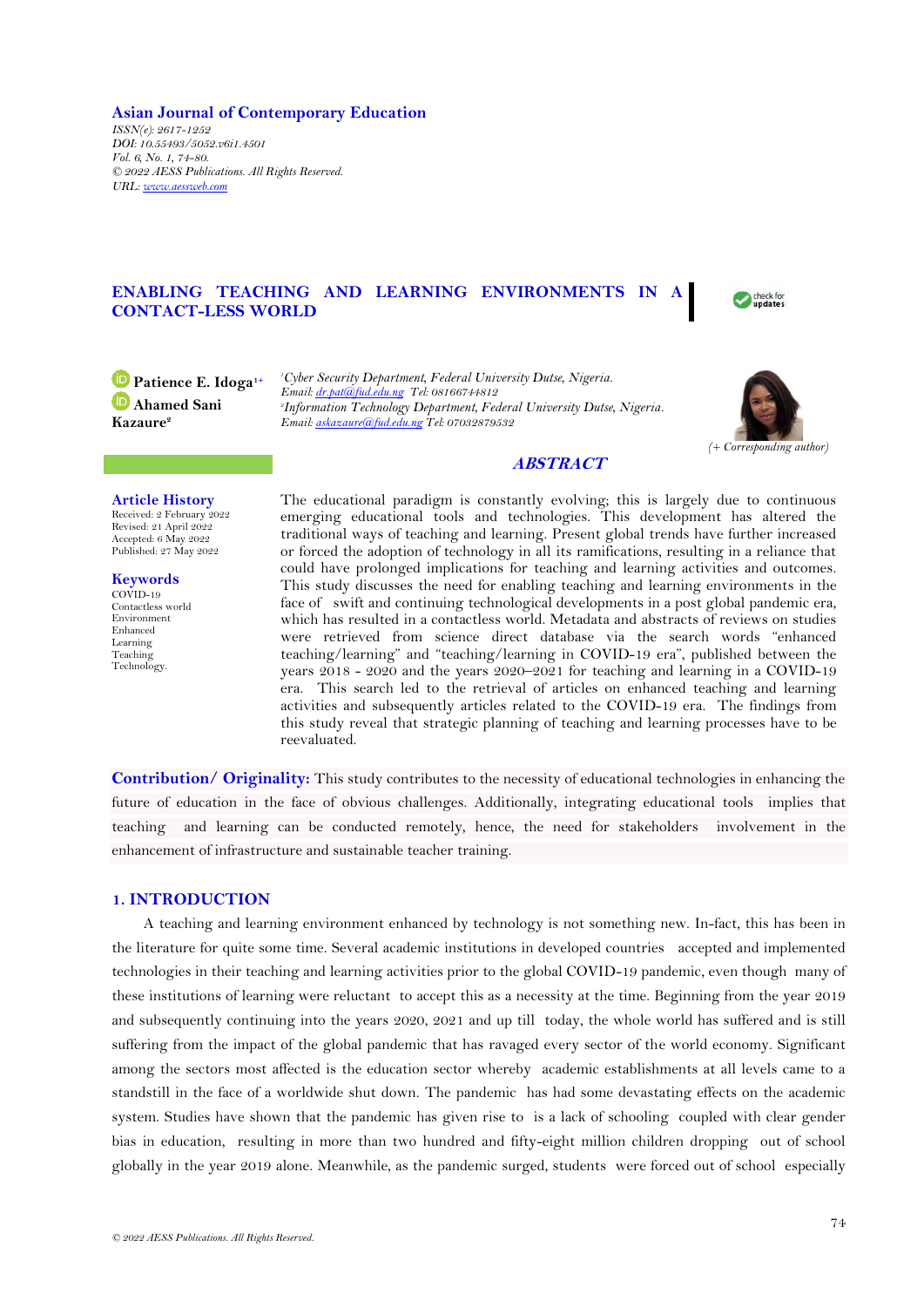#### **Asian Journal of Contemporary Education, 2022, 6(1): 74-80**

in war torn countries such as Afghanistan, Nigeria, Cameron and the Democratic Republic of the Congo. In such areas, many women were prone to suffer the impact of violence and discrimination, with the resultant effect of staying out of school; a situation that culminated in gender bias [\(Global Partnership for Education, 2019\)](#page-6-0).

Furthermore, in addition to the global pandemic, there is the existing problem of inadequate schools, poor quality education and global learning crises. Recent studies suggest that more than six hundred and seventeen (617) million students worldwide at the end of their elementary studies have learning difficulties, especially, in mathematics and reading; about twenty percent of the population in developed countries is incapable of furthering their studies due to a lack of rudimentary skills. This situation is not different from that experienced in sub-Saharan Africa and South and Central Asia [\(World Bank, 2018;](#page-6-1) [World Bank, 2019\)](#page-6-2).Consequently, the importance of technology in education took on a whole different meaning as institutions who partially used it prior to the pandemic embraced it fully in all their academic programs at all levels. Similarly, academic institutions which had never integrated educational technologies before put some modalities together and implemented them as a medium of information dissemination for both teachers and students. Hence, the use of technology- enhanced teaching and learning was no longer a method of choice, but one of necessity [\(Al-Ataby, 2020\)](#page-5-0). However, some institutions of learning especially in the developing countries are not able to fulfill this critical need due to reasons such as inadequate equipment and teaching infrastructure, lack of training and tools for educators to develop wide learning experiences, as well as the inability to apply procedures and resources to carry on with the desired educational processes. To strengthen measures to enable adequate assessment of technology enhanced education during the pandemic, there is a need to ascertain the technological tools used to conduct remote teaching and learning activities. Research papers show the studies by [Buentello-Montoya, Lomelí-Plascencia](#page-5-1) & Medina-[Herrera](#page-5-1) (2021); [Christopoulos & Sprangers](#page-5-2) (2021) and [Larchenko & Barynikova](#page-6-3) (2021) conducted on the integration of educational technology into teaching and learning activities during the COVID-19 pandemic, especially, in the use of novel technological tools and channels. Consequently, there is a knowledge gap in the type of technological platforms employed to facilitate continuous teaching and learning in the face of the pandemic. Therefore, this study is focused on discussing the need for enabling teaching and learning environments in the face of unending technological development in a post global pandemic era, which is envisaged in the formation of a contactless world.

#### **2. LITERATURE REVIEW**

From times past, the education system has been constantly evolving. This is largely due to continuous and novel emerging educational tools and technologies. This development has greatly altered the traditional ways of teaching and learning. Present global trends have further increased and forced the adoption of technology in all its ramifications, resulting in a reliance that could have prolonged implications for teaching and learning practices. Consequently, instructors and learners are expected to possess some form of digital technological know-how in order to effectively use these tools [\(Daniel, 2020\)](#page-5-3). To this effect, [Deng and Benckendorff \(2020\)](#page-5-4) examined the necessity of educational tools on the tourism curriculum. Their perspective was centered around the application of technological tools in areas such as mobile learning, simulations and the Massive open Online Courses (MOOCs) in learning and teaching and their effects on pedagogy. Their findings on assessment practices showed that educational technologies have provided instructors and learners with novel tools for assuring verifiable learning skills. The use of Technology to Enhance Active Learning (TEAL) approach exposes the various techniques by which educational tools can be used. Hassan, Puteh [and Sanusi \(2018\)](#page-6-4) assessed the components of TEAL to ascertain its rudiments via the thematic analysis procedure. The study, which was based on the compilation of methodical reviews of related literature and the interview of professionals, recognized that the TEAL elements are essential in helping academic institutions promote learners' engagement with active learning so that graduates' technological knowledge can be enhanced and their employability skills increased. In investigating the applicability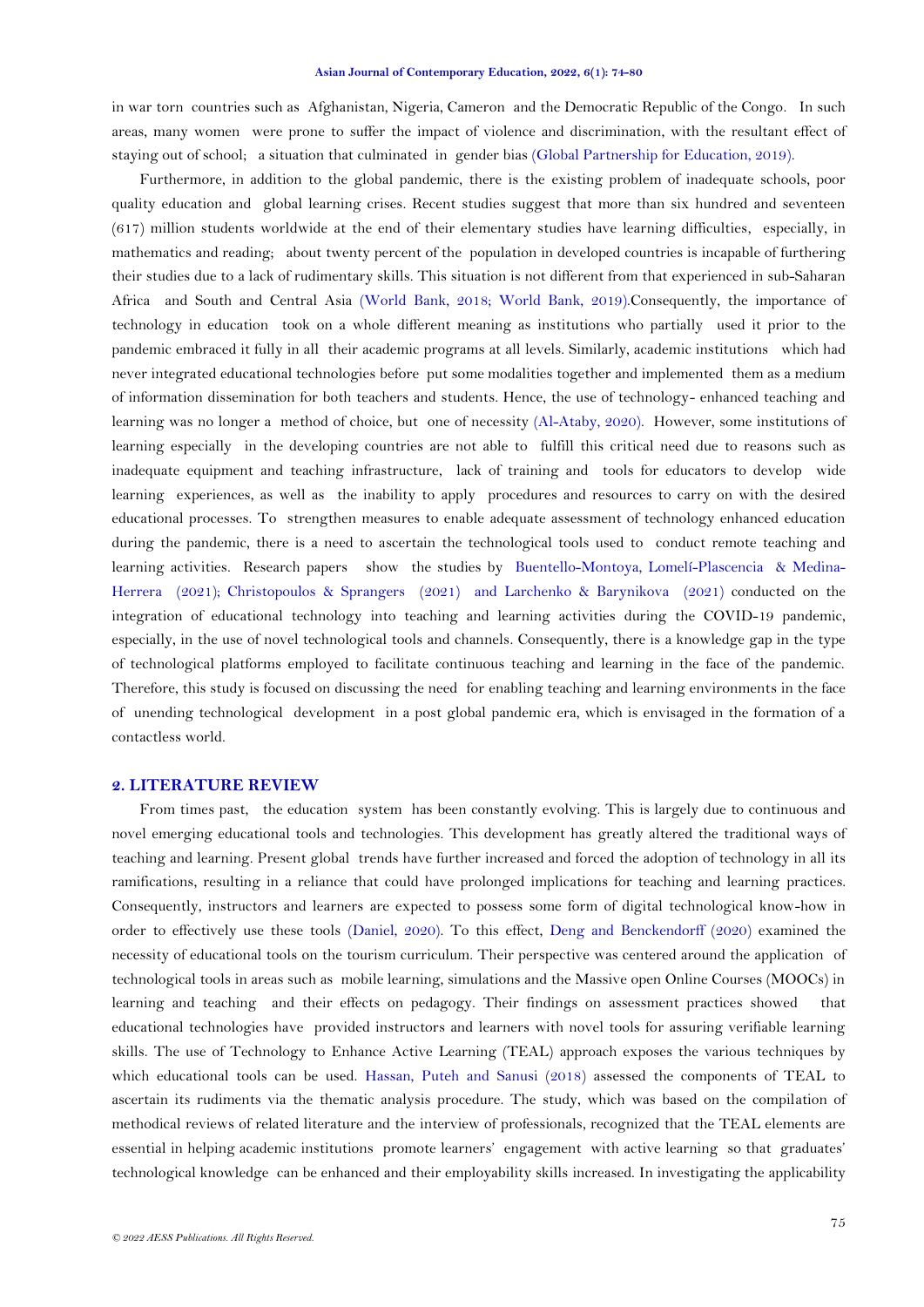#### **Asian Journal of Contemporary Education, 2022, 6(1): 74-80**

of educational technologies amidst the global pandemic from the view point of instructors and learners in various contexts, an effort was made to realize the possibility of teaching mathematics in an educational technology environment. The empirical study concluded that there was a need for a cautious evaluation of prospective educational tool features and their respective environments. Additionally, designers of educational technologies are required to consider the level of gamification as an important aspect of teaching and learning environments since it can negatively affect learners' engagement [\(Christopoulos & Sprangers, 2021\)](#page-5-2).

Virtual and Augmented Reality (VAR) has also been seen to facilitate teaching and learning, especially in mathematics; which has always been a subject of concern for most students. The study on "The Role of reality enhancing technologies in teaching and learning of mathematics" presented a review and an analysis of studies which employed VAR for academic purposes, for the period 2015–2020. The findings of the study suggest that VAR has been well embraced by instructors and learners. However, the use of this technology could become complicated if there is an uncoordinated approach in the delivery of lectures [\(Buentello-Montoya et al., 2021\)](#page-5-1).

The study on "Digitalization and education: the current state and prospects," analyzed some facets of educational technologies in the light of virtual and augmented reality technologies, mobile digital learning, digital literacy and robotics training in academic institutions. The study focused on the increasing utilization of educational technologies for teaching and learning in the face of an unending pandemic. The results of the findings indicate that learners are seen to possess enhanced knowledge and skills due to novel digital approaches to educational processes [\(Larchenko & Barynikova, 2021\)](#page-6-3). [Table 1](#page-2-0) presents the summary of the literatures reviewed. Literature review:

<span id="page-2-0"></span>

| Author/Year                 | Method                | <b>Findings</b>                                                                     |
|-----------------------------|-----------------------|-------------------------------------------------------------------------------------|
| Deng and Benckendorff       | Review of related     | provided<br>Educational technologies have                                           |
| (2020)                      | literature            | instructors and learners with novel tools for<br>assured verifiable learning skills |
| Hassan et al. (2018)        | Literature review and | TEAL elements are essential in helping academic                                     |
|                             | interview             | institutions promote learners' engagement with<br>active learning                   |
| (Christopoulos & Sprangers, | Empirical study       | Cautious evaluation of prospective educational tool                                 |
| 2021)                       |                       | features and their respective environments                                          |
| Buentello-Montoya et al.    | Review of related     | VAR has been well embraced by instructors and                                       |
| (2021)                      | literature            | learners. However, the use of the technology could                                  |
|                             |                       | become complicated if there is uncoordinated                                        |
|                             |                       | approach in the delivery of lectures                                                |
| Larchenko and Barynikova    | Review of related     | Learner are seen to possess enhanced knowledge                                      |
| (2021)                      | literature            | and skills due to novel digital approaches to                                       |
|                             |                       | educational processes                                                               |

#### **Table 1:** Summary of literature review

## **3. METHODS**

The essence of this study is to discuss the need for enabling teaching and learning environments in the face of unending technological development amid a global pandemic resulting in a contactless world. This study utilized the thematic analysis approach to examine various educational and technological tools commonly used in recent times. Thematic analysis was performed on data obtained from the review of related literature.

In order to identify studies related to teaching and learning published during the pandemic, the Science Direct (https://www.sciencedirect.com; accessed on 20<sup>th</sup> November 2021) database was employed. Metadata and abstracts of reviewed studies were retrieved from Science direct using the search words "enhanced teaching and learning" and "teaching and learning in COVID-19 era," and published between the years 2018–2020 for enhanced teaching and learning, and the years 2020–2021 for teaching and learning in the COVID-19 era. Based on this search, articles on enhanced teaching and learning were first obtained. Subsequently, articles related to COVID-19 era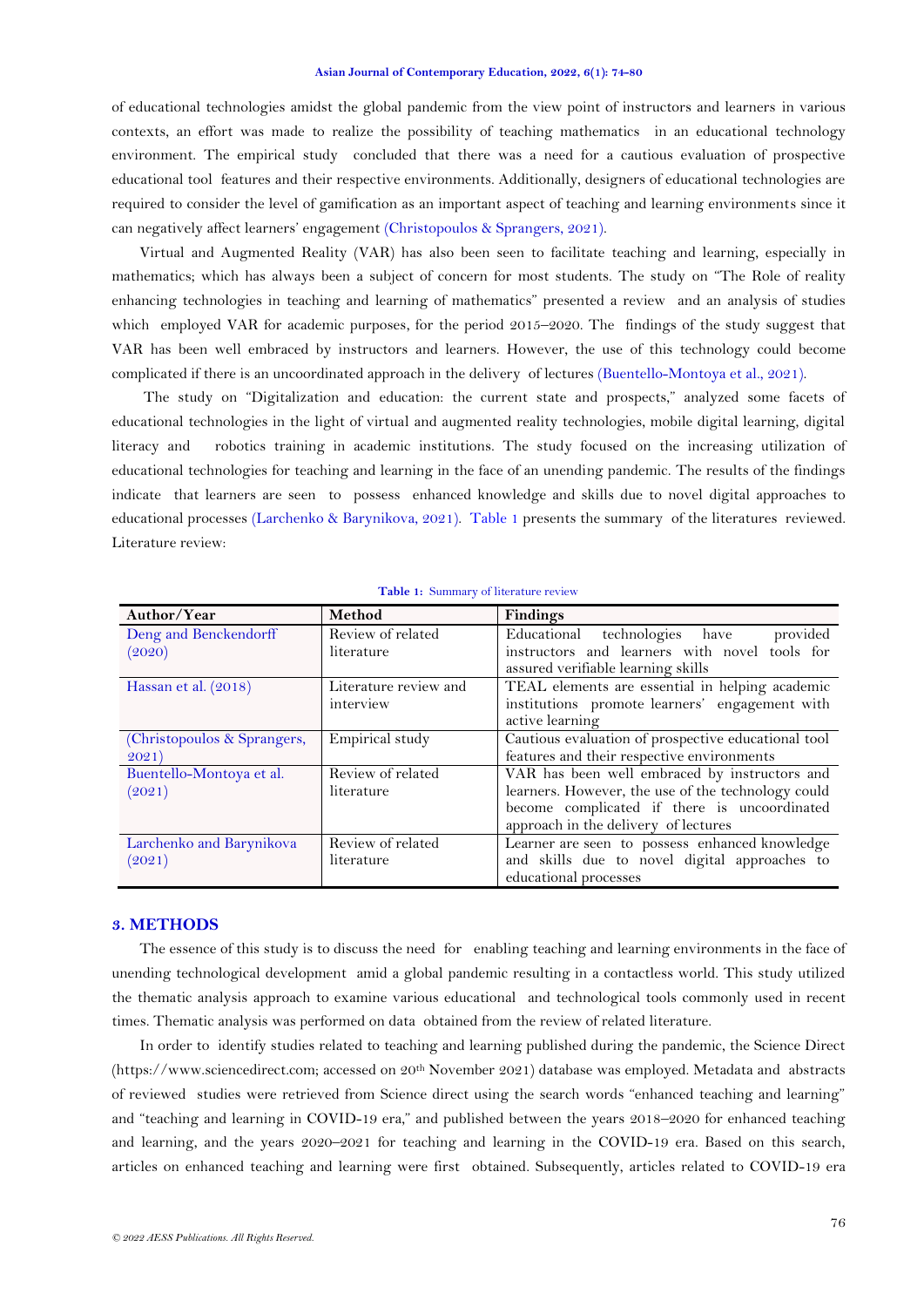were retrieved. The literature reviewed in this study encompasses studies that were published between the years 2017 and 20th November 2021. The data were curated in order to eliminate missing data and word-based errors and articles which were retracted were excluded from this study.

During the world pandemic shut down in the year 2020, some academic institutions of higher learning and subsequently all categories of learning adopted various means of delivering lectures to students. The techniques of teaching and learning ranged from mobile learning and electronic simulations to the massive open online courses (MOOCs); To ascertain the objective of this study, an evaluation of these teaching techniques and their tools are examined in the light of a contact-less world.

#### *3.1. Mobile Learning (M)*

Mobile devices (MDs) are lightweight, portable, pocket-sized, computerized devices with a display screen and an input or output interface like an external or touch screen keyboard with access to wireless network capability. They are channels through which ML is practiced. Categories of mobile devices include smart phones, tablets, personal digital assistants, mobile personal computers and handheld game consoles [\(Tingir, Cavlazoglu, Caliskan,](#page-6-5)  Koklu [& Intepe-Tingir, 2017\)](#page-6-5).

As a teaching tool, MDs permit learners to carry out learning tasks such as reading electronic resources, viewing documented video classes and finishing web-based tests; in addition, MDs can be used either as a communication tool or an instructional instrument, or even both. As a communication device or tool, MDs provide vital learning-related notices and enhance learner-learner and learner-instructor interaction. A crucial advantage of ML is its ability to permit learner-content alliance in real time and remotely since social rendezvous is a dispensable aspect of the learner's involvement in technology-enabled learning environments [\(Deng, Benckendorff](#page-5-5) [& Gannaway, 2020a;](#page-5-5) [Deng, Benckendorff](#page-5-6) & Gannaway, 2020).

In the process of teaching and learning various tools have been used to pass and share knowledge with learners. These come in the form of video conferencing, webinars and live online classes. Significant among these tools are the Skype and Cisco WebEx, which have been in use for a long time. In the advent of recent developments, especially the outbreak of the COVID-19 pandemic, however, these three video conferencing tools were seen to be quite influential in teaching and learning. Their popularity, however, was due to their ease of use, cross-platform capability and affordability.

[Figure 1](#page-3-0) presents a global overview of the different technological tools used in various parts of the world to overcome the adverse effects of the pandemic on education. These tools include the Zoom, Microsoft Teams and WhatsApp. In Nigeria, the Zoom, WhatsApp and the Television were more utilized among institutions of learning adopting a remote channel for delivering lectures during the contactless period.



<span id="page-3-0"></span>**Figure 1.** Application of technology enhanced learning environment (Lorente, Arrabal [& Pulido-Montes, 2020\)](#page-6-6).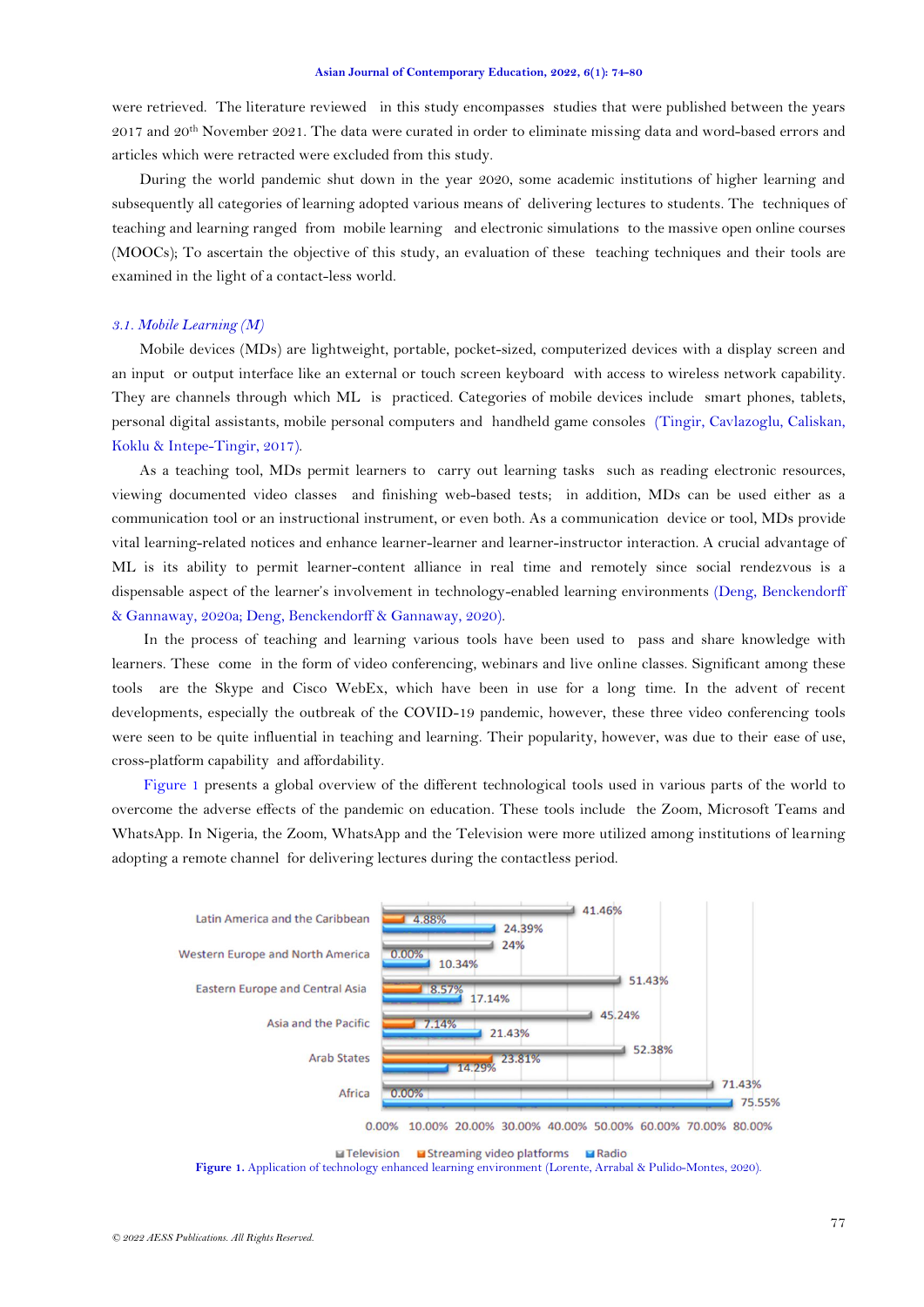#### *3.2. Electronic Simulations (ES)*

Online or computer and web-based simulation have been predominant as educational tools in teaching and learning. This is because simulation, when joined with adequately designed knowledge proceedings delivers numerous benefits to students. Studies have shown that simulation provides enjoyment, improves learner's engagement and satisfaction among others and develops useful skills and executive competencies that are of high importance in business, as well as providing reliable Team-Based Learning (TBL) environments for learners [\(Buil,](#page-5-7)  Catalán [& Martínez, 2018;](#page-5-7) [Lohmann et al., 2019\)](#page-6-7).

As simulation learning can be delivered remotely, the tools used are helpful in enhancing students' comprehension skills. It is common knowledge that students often find it difficult to understand abstract and hypothetical ideas. Hence, in order to deal with this predicament, simulation tools come in handy to reduce this complexity. A variety of simulation tools exist, and each is tailored towards a particular field of study. Examples of some of these tools include MATLAB, which offers a robust spontaneous simulation environment; Analogic, which provides a multi-process simulation that facilitates system dynamics, agent-based and distinct event procedures and Simulink, which is a programming software fashioned for designing, simulating and examining dynamic systems [\(Biolyse, 2018\)](#page-5-8).

### *3.3. Massive Open Online Courses (MOOCs)*

Massive Open Online Learning (MOOCs) is regarded as "open, extensive web-based learning resources modeled and administered by accredited organizations; such that, anyone with a smart device and an access to the internet can benefit irrespective of location, gender and age" [\(Deng & Benckendorff, 2020\)](#page-5-4). MOOCs are used by educational professionals in various ways such as in utilizing MOOCs learning resources as a supplement to oldstyle learning, developing MOOCs to replace or complement face-to-face learning and employing learning resources in MOOCs to sustain flipped classroom learning.

Many instructors are utilizing learning resources offered by MOOCs to complement old-style learning methods. Studies have shown that university allied students interact more with MOOCs resources [\(Watted &](#page-6-8)  [Barak, 2018\)](#page-6-8). Using MOOCs in campus-based learning offers advantages such as introducing learners to alternative teaching techniques, supplementing secondary resources and building online skills [\(Deng &](#page-5-4) [Benckendorff, 2020\)](#page-5-4). MOOCs learning resources include PowerPoint slides, case studies, video lectures, open textbooks, hands-on projects, quizzes, examinations, homework, solved examples, discussion threads and interactive exercises. MOOCs provide instructors with an opportunity to improve on teaching content. With MOOCs, numerous benefits are enjoyed, especially by the teachers, the school and the students. Some notable MOOCs platforms are Coursera, Future Learn, EdX, Swayam and Udacity [\(Shah, 2019\)](#page-6-9).

## **4. RESULTS**

The resultant effects of the COVID-19 pandemic and subsequent shutdown of activities related to the education sector will have a lasting effect capable of changing the very way instructors carry out teaching engagements. This study reveals that it will no longer be work as usual for educational institutions. However, there is a need for a re-evaluation of strategic planning of the whole process of teaching and learning. Worldwide happenings have established that technology is unceasingly reforming how work and interaction are experienced in academic institutions. The present study's findings have identified three cognitive educational tools as being of crucial necessity in the post pandemic era. In addition, a number of educational thinkers have opined that it is very possible for future teachers to produce professional web-based content that are adopted by students through various learning establishments.

Secondly, it has been established that mobile learning has provided a podium for distribution and curating of learning content. The inference of this for students is that, future curricula can be developed chiefly based on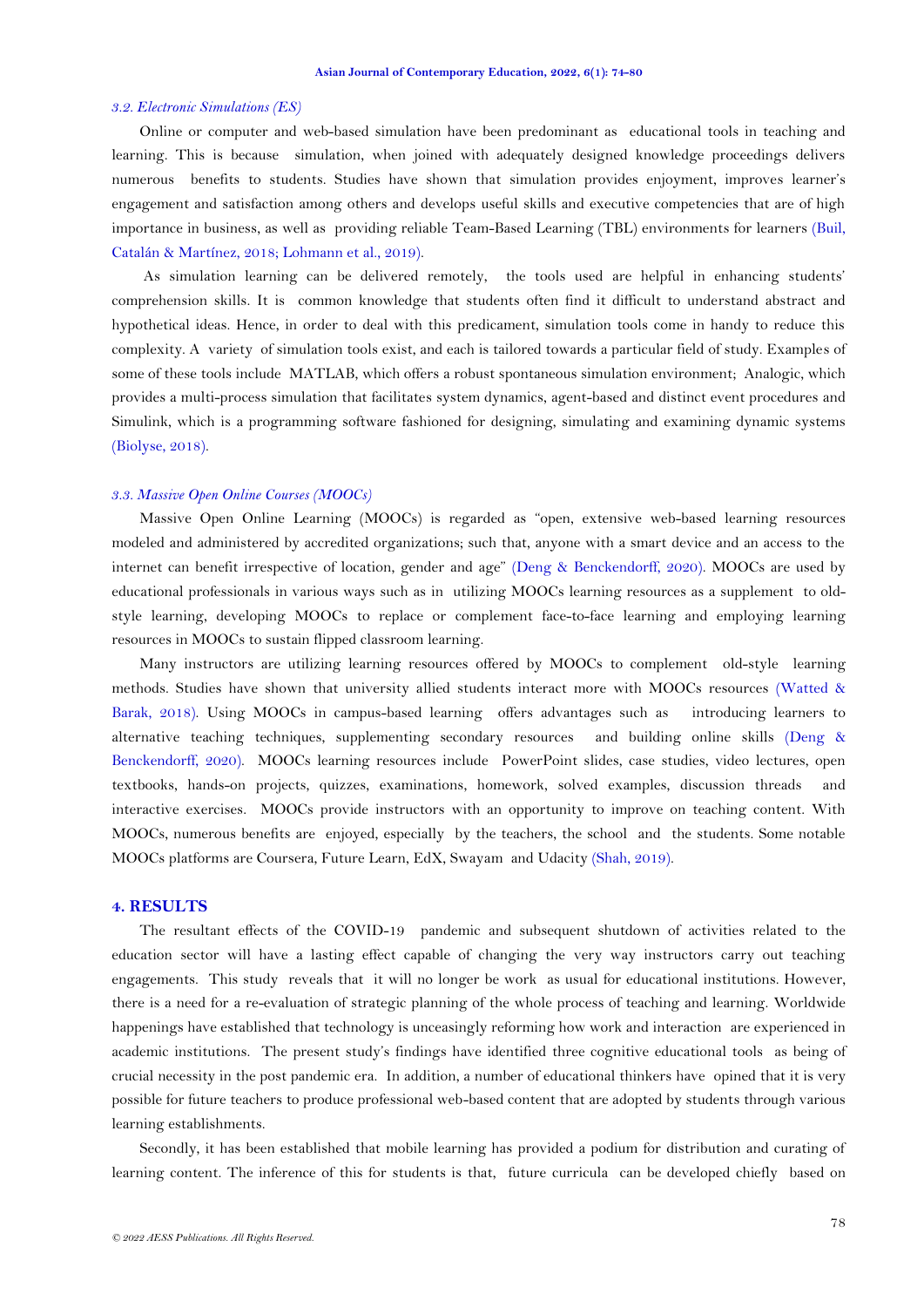electronic information conveyed by academic professionals from any part of the globe, with face-to-face classes set aside for events which strengthen learning, thereby creating novel prospects for ongoing expert growth and lifetime learning.

## **5. CONCLUSION AND IMPLICATIONs FOR EDUCATIONAL PRACTICE**

This paper has examined the use of educational tools commonly used in teaching and learning in a post pandemic era. Instructional approaches built on the usage of technology that were used during the world shutdown have also been evaluated. Additionally, the concept of enabling teaching and learning environments is also discussed, and findings from the entire study are presented for further discourse and best implementation practices. Basically, the study presents two theoretical and policy implications for educational practice. In the first instance, the study contributes to the necessity and viability of educational technologies in enhancing the future of education irrespective of obvious challenges. Secondly, since integrating educational tools in education means that teaching and learning can be conducted remotely, there is a crucial need for the government, private sectors and stakeholders to be actively involved in the enhancement of infrastructure and the provision of adequate and sustainable teacher training in addressing remote-based pedagogy [\(Habibi et al., 2021\)](#page-6-10). Furthermore, in terms of the policy implications of this study, policy makers must reaffirm their allegiance to "Sustainable Development Goals", guaranteeing that young people especially in the third world countries have the right to good quality education to cultivate the skills, knowledge, values as well as attitudes that will enable them to play a part in society's development [\(Schleicher, 2020\)](#page-6-11). Hence we conclude that policies focused on fairness and wide-ranging educational paradigms are of critical need in order to reinforce and pledge the right to pedagogy.

**Funding:** This study received no specific financial support. **Competing Interests:** The authors declare that they have no competing interests. **Authors' Contributions:** Both authors contributed equally to the conception and design of the study.

# **REFERENCES**

<span id="page-5-0"></span>Al-Ataby, A. (2020). Technology-enhanced learning and teaching in COVID-19 Era: Challenges and recommendations. *International Journal for Innovation Education and Research, 8*(10), 317-331.Available at: https://doi.org/10.31686/ijier.vol8.iss10.2684

<span id="page-5-8"></span>Biolyse. (2018). Top 7 simulation software in 2018. Retrieved from: [http://www.biolyse.ca/top-7-simulation-software-2018.](http://www.biolyse.ca/top-7-simulation-software-2018) 

- <span id="page-5-1"></span>Buentello-Montoya, D., Lomelí-Plascencia, M., & Medina-Herrera, L. (2021). The role of reality enhancing technologies in teaching and learning of mathematics. *Computers & Electrical Engineering, 94*, 107287.Available at: https://doi.org/10.1016/j.compeleceng.2021.107287
- <span id="page-5-7"></span>Buil, I., Catalán, S., & Martínez, E. (2018). Exploring students' flow experiences in business simulation games. *Journal of computer assisted learning, 34*(2), 183-192.Available at: https://doi.org/10.1111/jcal.12237
- <span id="page-5-2"></span>Christopoulos, A., & Sprangers, P. (2021). Integration of educational technology during the Covid-19 pandemic: An analysis of teacher and student receptions. *Cogent Education, 8*(1), 1964690.Available at: https://doi.org/10.1080/2331186x.2021.1964690
- <span id="page-5-3"></span>Daniel, S. J. (2020). Education and the COVID-19 pandemic. *Prospects, 49*(1), 91-96
- <span id="page-5-4"></span>Deng, R., & Benckendorff, P. (2020). Technology-enabled learning. *Handbook of E-Tourism*, 1-27
- <span id="page-5-5"></span>Deng, R., Benckendorff, P., & Gannaway, D. (2020a). Linking learner factors, teaching context, and engagement patterns with MOOC learning outcomes. *Journal of Computer Assisted Learning, 36*(5), 688-708.Available at: https://doi.org/10.1111/jcal.12437
- <span id="page-5-6"></span>Deng, R., Benckendorff, P., & Gannaway, D. (2020). Learner engagement in MOOCs: Scale development and validation. *British Journal of Educational Technology, 51*(1), 245-262.Available at: https://doi.org/10.1111/bjet.12810